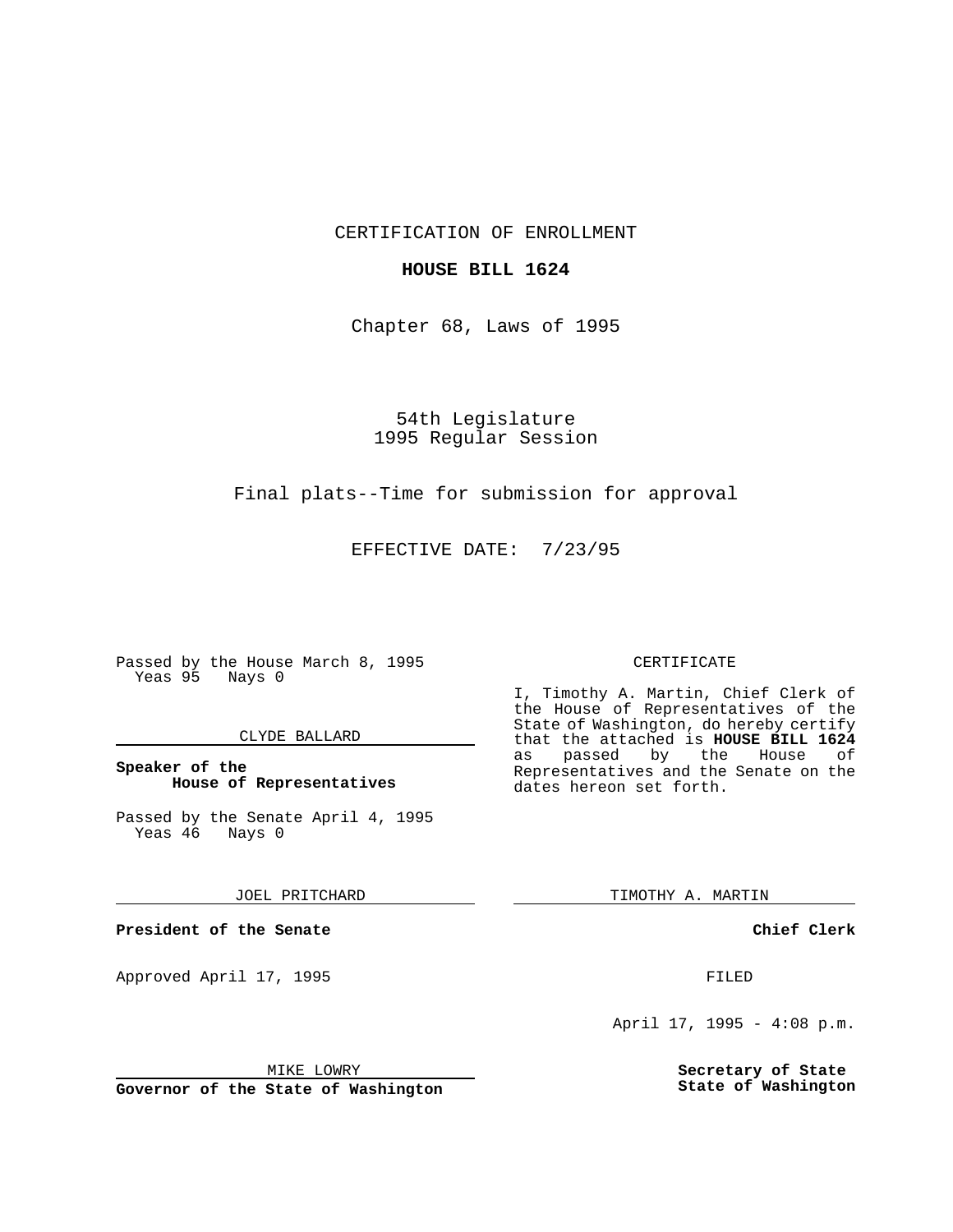# **HOUSE BILL 1624** \_\_\_\_\_\_\_\_\_\_\_\_\_\_\_\_\_\_\_\_\_\_\_\_\_\_\_\_\_\_\_\_\_\_\_\_\_\_\_\_\_\_\_\_\_\_\_

\_\_\_\_\_\_\_\_\_\_\_\_\_\_\_\_\_\_\_\_\_\_\_\_\_\_\_\_\_\_\_\_\_\_\_\_\_\_\_\_\_\_\_\_\_\_\_

Passed Legislature - 1995 Regular Session

# **State of Washington 54th Legislature 1995 Regular Session**

**By** Representatives Hymes, Carlson, Brumsickle, Hargrove, Morris, Casada, Buck, Radcliff, Benton, Grant, Reams and Thompson

Read first time 02/02/95. Referred to Committee on Government Operations.

 AN ACT Relating to increasing to five years the time after a preliminary plat is approved before a final plat must be submitted for approval; and amending RCW 58.17.140.

BE IT ENACTED BY THE LEGISLATURE OF THE STATE OF WASHINGTON:

 **Sec. 1.** RCW 58.17.140 and 1986 c 233 s 2 are each amended to read as follows:

 Preliminary plats of any proposed subdivision and dedication shall be approved, disapproved, or returned to the applicant for modification or correction within ninety days from date of filing thereof unless the applicant consents to an extension of such time period or the ninety day limitation is extended to include up to twenty-one days as specified under RCW 58.17.095(3): PROVIDED, That if an environmental impact statement is required as provided in RCW 43.21C.030, the ninety day period shall not include the time spent preparing and circulating the environmental impact statement by the local government agency. Final plats and short plats shall be approved, disapproved, or returned to the applicant within thirty days from the date of filing thereof, unless the applicant consents to an extension of such time period. A final plat meeting all requirements of this chapter shall be submitted